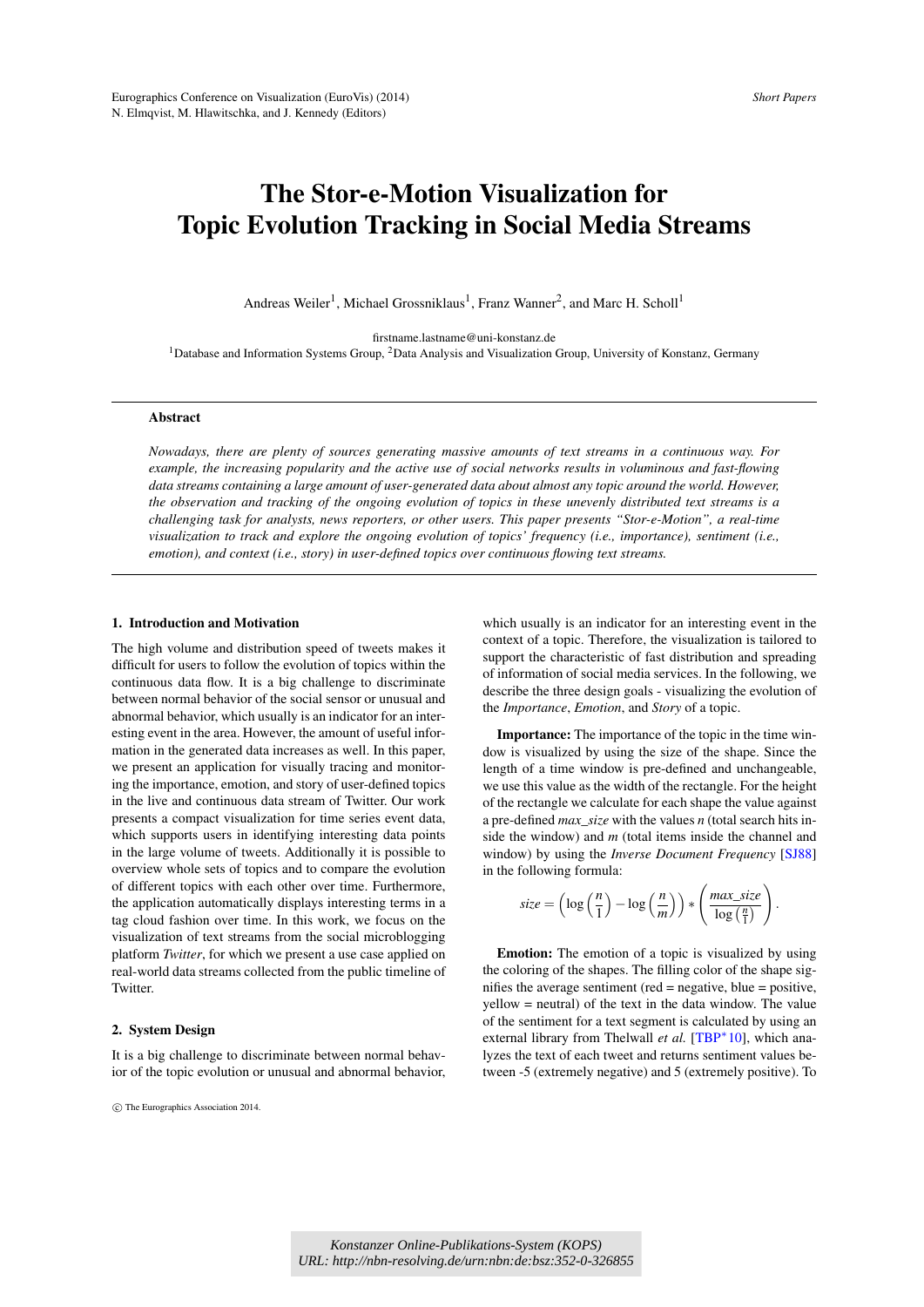<span id="page-1-1"></span>*A. Weiler, M. Grossniklaus, F. Wanner, & M. H. Scholl / The Stor-e-Motion Visualization for Topic Evolution Tracking in Social Media Streams*



<span id="page-1-0"></span>Figure 1: *Topic visualization (top to bottom) for "Boston", "Explosion", and "Marathon" from April 15th 2013. Support of real-time visualization every minute, automatic roll-up to a daily compressed view, and drill-down into the compressed views.*

visualize the ratio of positive and negative sentiment in the data windows, we use a linear gradient coloring with a color map from [\[Bre12\]](#page-2-2) and the overall percentage of positive or negative tweets in the data window.

Story: We visualize the story by using a continuously changing tag cloud (minute wise) for the real-time visualization, which becomes static after one hour of processing to reflect the tags of the corresponding hour. The tag cloud is created by summarizing the most frequent terms, which are co-occuring with the term of the topic definition. We filter out terms included in a standard English stopword list and the topic definition term. Hereby we ensure that only terms are displayed, which have a certain influence to the story.

Interaction: A topic can be defined by using a single keyword. The ongoing evolution of the story around a topic, which eventually deals with important subtopics around the main topic, mostly triggers the interest in new topics, which did just occur and are missing in the original topic definition. Therefore, analysts are able to just click on single terms in the tag clouds of any topic and a new topic analysis starts automatically. Figure [1](#page-1-0) shows that the visualization automatically rolls-up after a 24-hours of processing to an aggregated visualization, which reflects the whole day in a more compressed way. However, users are able to manually drill-down into the day and see a more detailed view of the topic.

## 3. Use Case

In this use case, we describe the observation of the city *Boston* on the day of the 15th April 2013. By using the Twit-ter Streaming API [\[Twi\]](#page-2-3) with the so-called "Gardenhose" access level, we receive 10% of the public live stream. The dataset for that day contains a total of 53 million tweets, which is an average of about 2.2 million per hour and about 37,000 tweets per minute. Figure [1](#page-1-0) shows the visualization of three topics for the whole day. The first topic *Boston* is defined by using the keyword "boston". By observing the ongoing evolution of *Boston* we can see that the frequency

decreases after a couple of hours. By that time, it was night in Boston and the people sending tweets about *Boston* are mostly asleep. By looking at the co-occurring terms of the story of the topic *Boston*, we can derive that there is an ongoing event called *Marathon*. Since we are also interested in that event, we add a new topic definition by clicking on the term *Marathon* in the tag cloud. The context in both topics is mostly about "running" and "marathon". We can also see that when the "marathon" is finished the winners "jeptoo" and "desisa" are mentioned. The most interesting pattern appears a few hours after the first runners finished the marathon. The negative emotion of both topic increases and drifts into extremely negative. The overall importance of the topics increases significantly and therefore reflects the happening of an interesting event. At this point in time an *explosion* took place at the finishing line of the marathon course. By clicking at the term *explosion* a new topic is defined and added to the visualization. We can also see that "line" appears in the tag cloud. Shortly after new terms like "prayers", "police", "injured", and "obama" appear, which reflects the current situation very well.

## 4. Conclusions

The use case shows that the visualization supports users in keeping the overview in following and tracking topics over time and also guides the users to interesting points or periods in time. Furthermore, the visualization supports the user in the situational awareness around a topic and in serendipitous findings. These findings can be easily used to create new topics. Future work includes an evaluation and a user study of the visualization, to find out if the visualization really supports users in identifying events in topics and are able to understand the happenings in their defined topics. An interesting idea would be to additionally include a trending topic detection mechanism and automatically feed the resulting terms into the tracking visualization. Hereby, it would be possible to create a large landscape of events and topics.